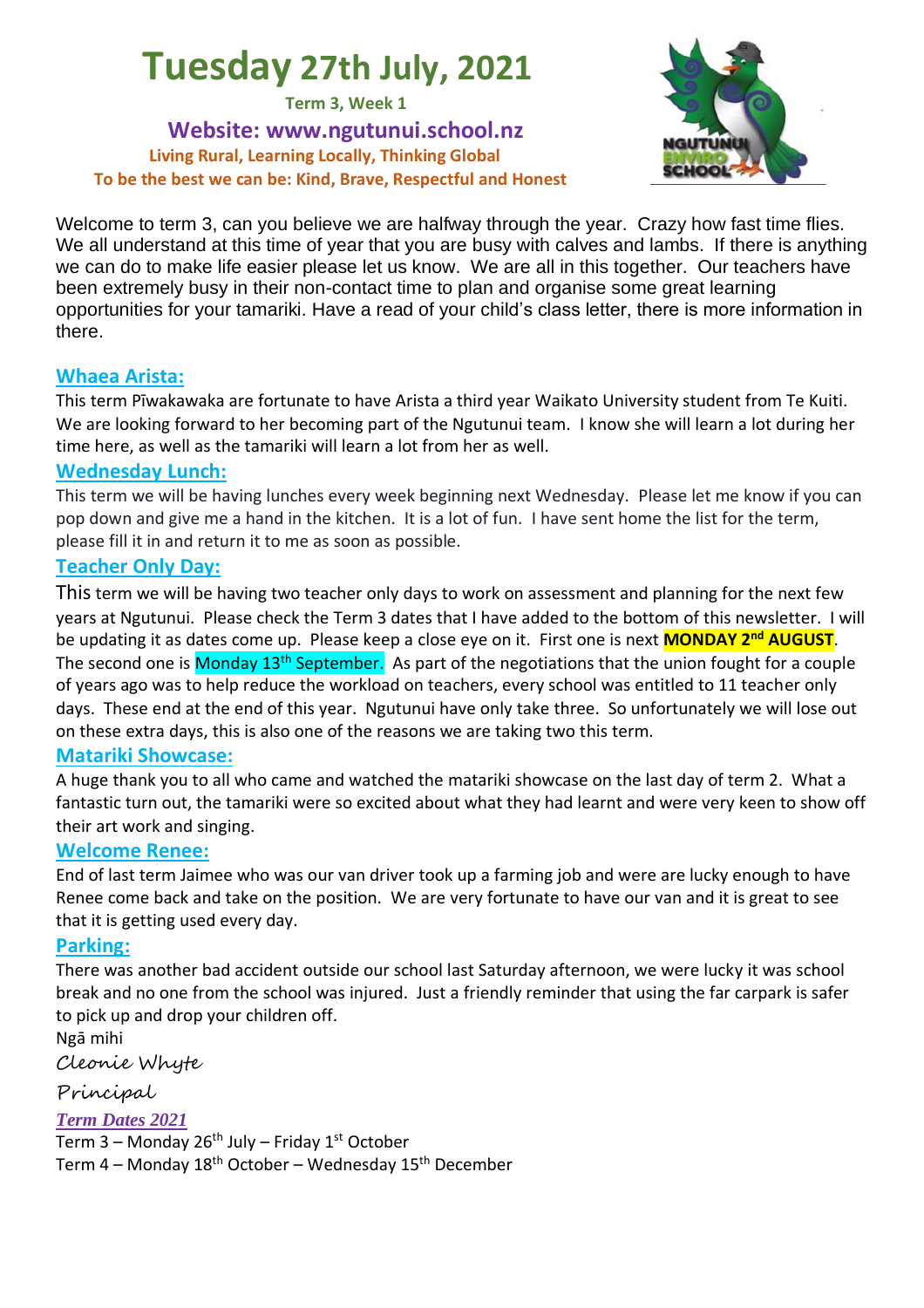#### **Practise Kindness.**

There are both physical and mental benefits to practicing kindness. The nerve running from our brains to our heart is called the vagus nerve. The vagus nerve is the longest nerve in the body. It wraps around all the major organs as well as connecting the heart and the brain.

When we are kind, the vagus nerve sends soothing signals throughout our body that tell us that we are safe and grounded and loved. Thus, actions and words of kindness cycle back and reinforce the goodness of being kind, reinforcing the physical health and emotional benefits of mindfulness and kindness practice.

## Term 3 Dates:

| <b>Week</b>                          | <b>Monday</b>                               | <b>Tuesday</b> | Wednesday                                                                          | <b>Thursday</b>                                                                       | Friday                                                                                 |
|--------------------------------------|---------------------------------------------|----------------|------------------------------------------------------------------------------------|---------------------------------------------------------------------------------------|----------------------------------------------------------------------------------------|
| One<br>$26th - 30th$<br>July         |                                             |                | <b>Flying Start</b>                                                                |                                                                                       |                                                                                        |
| Two<br>$2-6$ Aug                     | <b>Teacher</b><br><b>Only</b><br><b>Day</b> |                | <b>Lunches</b><br><b>Tuna Pasta</b><br><b>Bake</b><br><b>Flying Start</b>          |                                                                                       |                                                                                        |
| <b>Three</b><br>$9 - 13$<br>August   |                                             |                | <b>Lunches</b><br><b>Pies</b><br><b>Flying Start</b><br>BOT Hui 6.30pm             |                                                                                       | <b>School Cross</b><br><b>Country - 2pm</b>                                            |
| Four<br>16-20<br>August              |                                             |                | <b>Lunches</b><br><b>Sausages and</b><br><b>Potato Bake</b><br><b>Flying Start</b> |                                                                                       | <b>Scholastic Book</b><br>Order due back<br><b>Lower Waipa</b><br><b>Cross Country</b> |
| Five<br>$23 - 27$<br>August          | <b>Book Week</b>                            |                | <b>Lunches</b><br><b>Macaroni and</b><br><b>Cheese</b><br><b>Flying Start</b>      | <b>Book fair and</b><br>speech night<br>$5.30 - 6.30$ Books<br><b>6.30pm Speeches</b> | <b>Come dressed as</b><br>your favourite<br>book character                             |
| <b>Six</b><br>30th Aug -<br>3rd Sept |                                             |                | <b>Lunches</b><br><b>Lasagne</b><br><b>Flying Start</b>                            | <b>Lower Waipa</b><br><b>Speech Finals</b>                                            |                                                                                        |
| Seven<br>6-10 Sept                   | 4-12 Sept<br>Conservation<br>Week           |                | <b>Lunches</b><br><b>Vegetable Soup</b><br>and a bun<br><b>Flying Start</b>        |                                                                                       |                                                                                        |